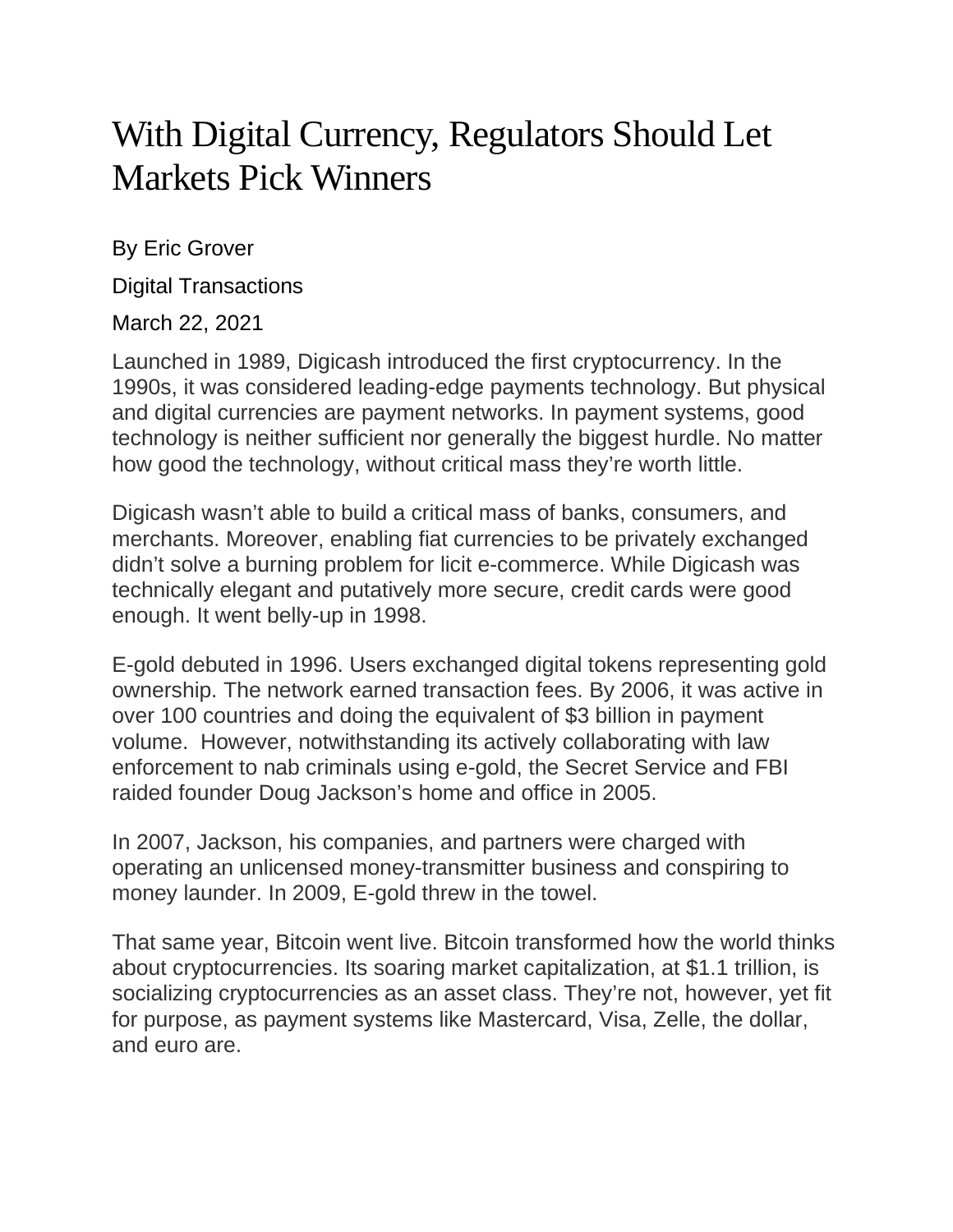But public and private digital fiat currencies that will compete as payment systems are coming.

Their technology and legal instrument must be good enough. They also need compelling use cases and a path to network critical mass, and, therefore, value and relevance. That's dependent on user incentives, trust, the business model, the backers, and conducive competitive and regulatory ecosystems.

Central banks are exploring electronic fiat currencies. The digital yuan and Facebook's 2019 Libra (now Diem) announcement accelerated the Fed's interest.

But the market isn't waiting.

Niche dollar-backed stablecoins like Tether's USDT and Circle's USDC operate over multiple blockchains. Tether issued its first stablecoin in 2014. USDT has the highest stablecoin market capitalization at \$42 billion. It's sold as 100% backed by dollars. There are also gold-, euro-, and yuanbacked Tether stablecoins. One of USDT's primary use cases is trading Bitcoin.

Finance professor John Griffin and economist Amin Shams studied Bitcoin and Tether transactions. In **"Is Bitcoin Really [Un-Tethered?"](https://papers.ssrn.com/sol3/papers.cfm?abstract_id=3195066)** , they reported results "generally consistent with Tether being printed unbacked and pushed out onto the market, which can leave an inflationary effect" on Bitcoin on other cryptocurrencies' prices. They note, "In a May 15, 2019 court hearing, a Bitfinix attorney also admitted Tether did invest in instruments beyond cash, including Bitcoin, something clearly at odds with Tether's longstanding claims." New York's Attorney General, Letitia James was blunter. In February, she declared, "Tether's claims that its virtual currency was fully backed by U.S. dollars at all times was a lie." Stablecoins, like Caesar's wife, must be above suspicion. They should err on the side of too much transparency.

The number-two stablecoin, Circle's USDC, has a \$10-billion market cap. Circle has raised \$246 million since its 2013 founding. Its protocols are supported by the Centre Consortium, which it founded with Coinbase in 2018. The standard is global.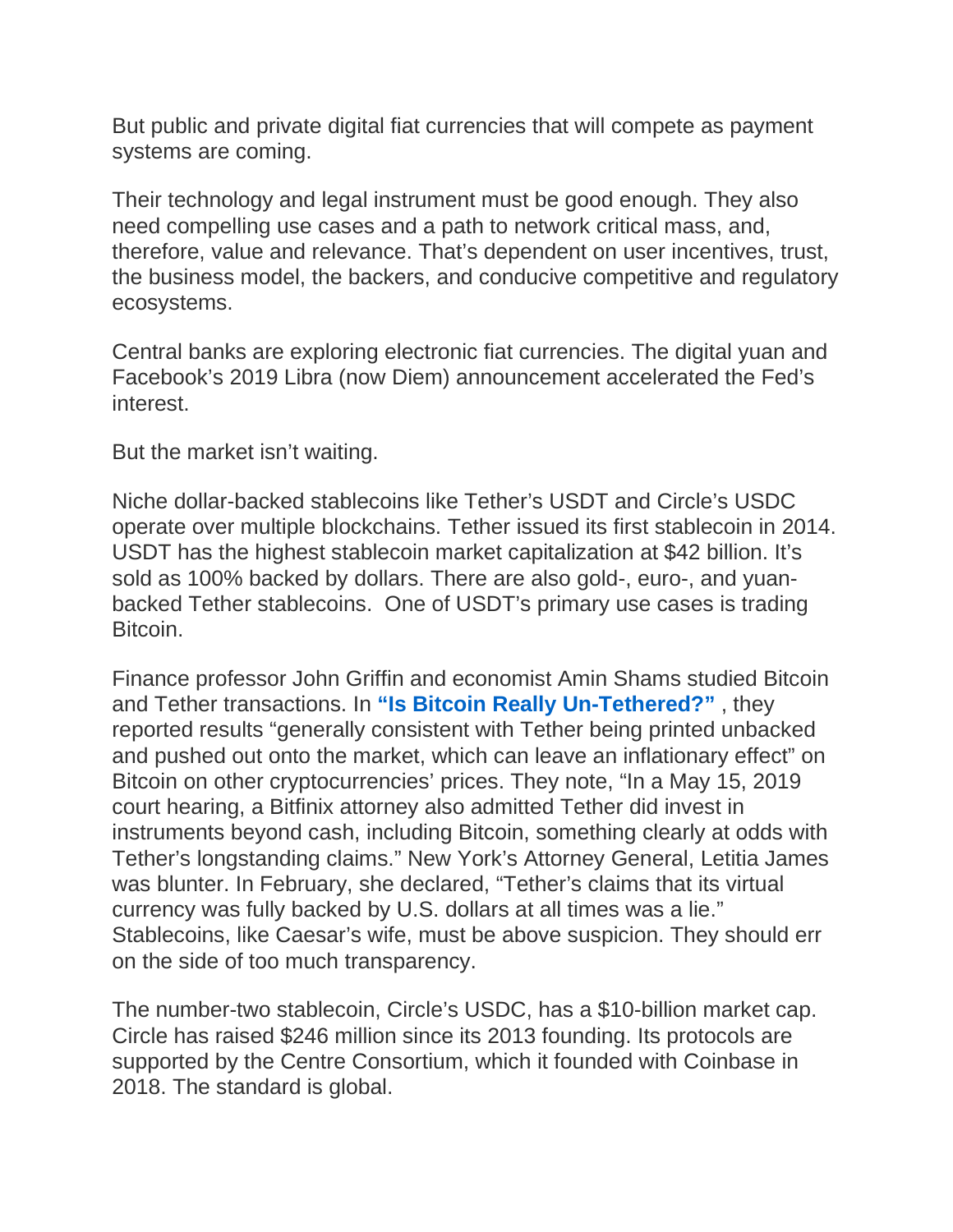But the giant that in 2019 provoked a firestorm from regulators and politicians hasn't yet stepped into the arena. Diem Coin could be the spark needed to ignite cryptocurrencies as mainstream payment instruments. The Diem Association is staffing up. A dollar-backed stablecoin, Diem could debut this year.

Curating an ecosystem of wallets and cryptocurrency platforms to facilitate use is essential. But it's Facebook's Novi Financial, the association's firstamong-equals member, that has the potential to catapult Diem into the digital-currency pole position. That's if the social-media giant successfully promotes its use on and off platform.

Today, we use two-tier central- and commercial-bank liability money. In practice, the majority of consumer and business payments are in commercial, not central-bank, money. For much of U.S. history, banks issued dollar banknotes. Banks could join the mix issuing interoperable fiatcurrency-backed stablecoins, using The Clearing House, Mastercard, and/or Visa as clearing houses.

However, they have cause to tread cautiously. Digital fiat currencies won't only compete with cash but also with banks' lucrative credit and debit cards, and with their person-to-person and interbank payment systems. Moreover, for many purposes, digital currencies may be inferior to existing electronic payment systems offering widespread acceptance, fraud protection, repudiation rights, record keeping, and other benefits. Compelling mainstream digital-currency use cases and business model(s) have yet to be demonstrated.

Mastercard and Visa have trumpeted limited cryptocurrency support. While such ventures could cannibalize traditional "card" payments, the global networks could generate fees processing private and public stablecoins. They already support their licensees' fiat-currency debit cards attached to assets like Bitcoin and gold.

Open digital wallets enable multiple competing digital currencies to evolve, guided by the choices of billions of consumers, hundreds of millions of businesses, thousands of banks, payment systems, and processors, and hundreds of central banks, planetwide. Aspiring to be consumers'